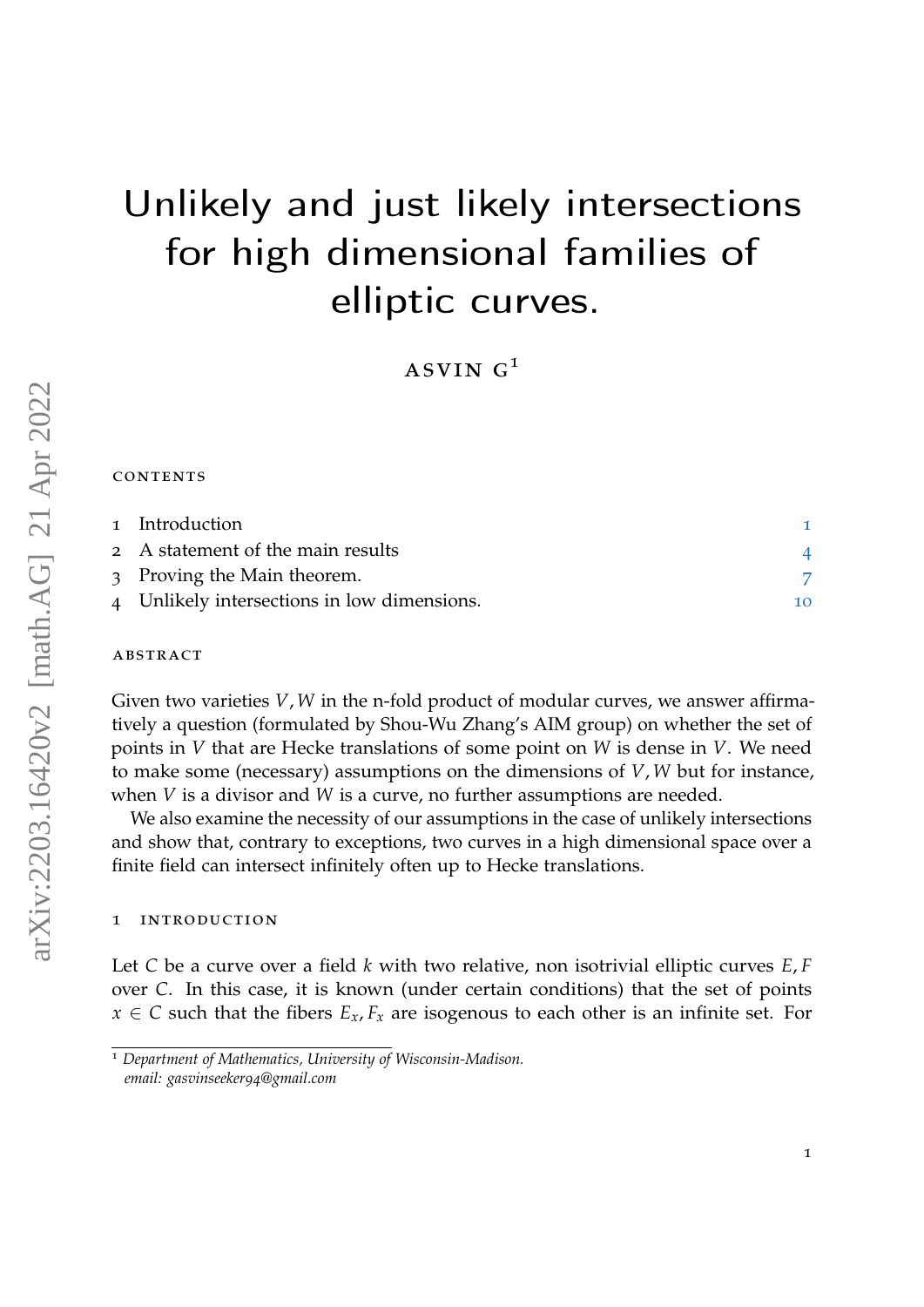a geometric interpretation, we have a curve *C* mapping to the product of modular curves  $X(1) \times X(1)$  and we are asking for there to be infinitely many points on C that are in the Hecke orbit of the diagonal  $\Delta \subset X(1) \times X(1)$ .

Shou-Wu Zhang's AIM group posed a generalization of this question to arbitrary Shimura varieties. In this paper, we answer the question for the *n*-fold product of modular curves  $X_n = X(1)^n$ . A weaker version of our main theorem (Theorem [4\)](#page-4-0) is as follows:

**Corollary** [5](#page-5-0). Let  $V, W \subset X_n$  be two finite type schemes over  $k$  (a finite field, number field or *number ring) such that for every*  $I \subset \{1,\ldots,n\}$  *and*  $\pi_I : X_n \to X_{|I|}$  *the projection onto the factors indexed by I, we have:*

$$
\dim(\pi_I(V)) + \dim(\pi_I(W)) \ge \dim X_{|I|}
$$

*(where dimension means absolute dimension in all cases) and moreover, πi*(*V*) *has a dense set of points isogenous to some point on*  $\pi_i(W)$  *for all i*  $\leq n$ *.* 

*Then, the set of points on V isogenous to some point on W is a dense subset.*

The case where  $\dim(V) + \dim(W) < \dim(X_n)$  seems very difficult and of a different nature, see Section  $\frac{4}{4}$  $\frac{4}{4}$  $\frac{4}{4}$  for some remarks. In order for the above theorem to hold for the pair *V*, *W*, it is certainly necessary that it also holds for the pair  $\pi_I(V)$ ,  $\pi_I(W)$  and in this sense, our restriction on the dimensions of the projection is a necessary condition.

As a special case, we prove the following two cases (Corollaries [7](#page-5-1) and [6](#page-5-2)).

**Corollary**  $\tau$ **.** *Suppose*  $V$  ⊂  $X_n$  *is a finite type scheme over k of absolute dimension d and let*  $Z \subset V$  *be the set of points*  $v \in V$  *such that*  $\{\pi_1(v), \ldots, \pi_n(v)\}$  *represent at most*  $n - d$ *distinct isogeny classes. Then Z is dense in V.*

**Corollary [6](#page-5-2).** Suppose  $D \subset X_n$  has absolute dimension  $n - 1$  and  $C \subset X_n$  is a relative curve *over k* such that the projections  $\pi_i(D) \times \pi_i(C) \subset X_1^2$ 1 *have dense intersection with hecke translates of the diagonal.*

*Then, there are infinitely many points on C isogenous to a Zariski dense subset of points on D.*

Our proof is inductive and relies on earlier work of various people for the base case. The base case is always the following. We suppose that we have two relative elliptic curves *E*1, *E*<sup>2</sup> over *C* where *C* can be a curve over a field *k* or a number ring. Under certain conditions on the  $E_i$ , one can show that there are infinitely many points  $x \in C$ where the fibers  $E_{1,x}$ ,  $E_{2,x}$  are isogenous.

More precisely, Theorem [1](#page-3-1) handles the case where *k* has positive characteristic while [3](#page-4-1) handles the case where *k* is a number ring. Furthermore, the case where *k* is a field of characteristic zero follows from a more general statement about the variation of the Picard number of hodge structures, due independently to Green [[\[Voi](#page-12-0)o2], Proposition 17.20] and Oguiso [\[Ogu](#page-11-0)03]: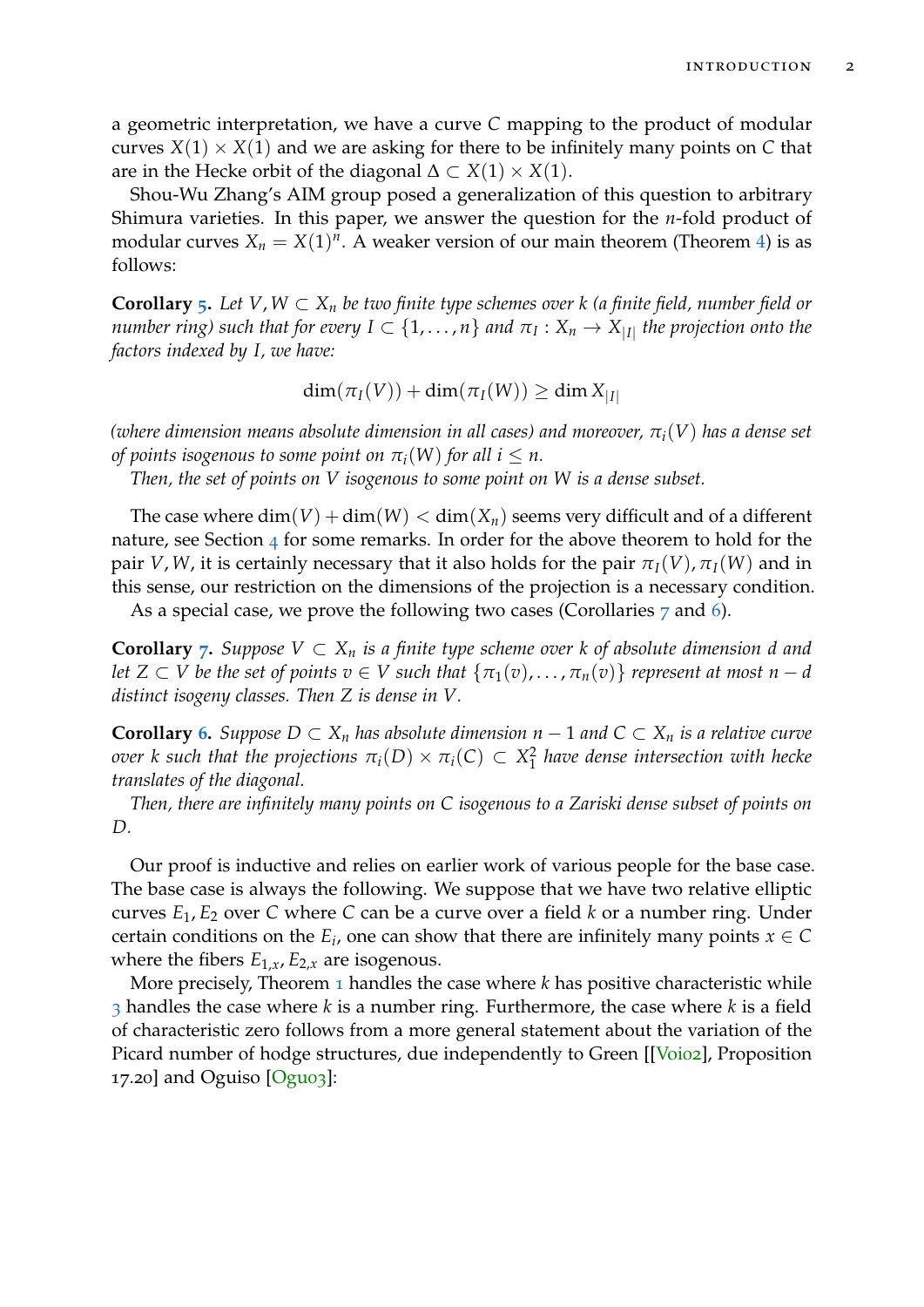If *H* is a Hodge structure of weight 2, let *ρ*(*H*) be the Picard number of *H*, ie the rank of the group of Hodge classes. Then, in a non trivial one parameter family of Hodge structures, the set of points where the Picard number jumps up in value is Zariski dense.

More broadly, questions about the equidistribution of special points under Hecke translations on various homogeneous spaces have lately been of great interest. For a paper that deals with this question in quite a great level of generality, see  $[TT_{21}]$  $[TT_{21}]$ .

There has also been very interesting recent work that deals with such questions of intersection up to isogeny for various other Shimura varieties [[\[MST](#page-11-2)22],[\[SSTT](#page-11-3)19],[\[ST](#page-11-4)20]]. In all these papers, the authors need to restrict to special subvarieties - usually they treat the case of an intersection of an arbitrary curve with a special divisor inside a Shimura variety. As far as we are aware, this paper is the first to treat the intersection of arbitrary subvarieties inside a Shimura variety.

Finally, in Section [4](#page-9-0), we consider the case where *V*, *W* are curves in  $X_3$  (or even  $X_n$ for *n* arbitrarily large). The nature of the problem seems very different. We give two surprising examples for which there are infinitely many common isogenous points:

**Theorem [12](#page-9-1).** Let  $V = (t^{a_1},...,t^{a_k})$  and  $W = (t^{b_1},...,t^{b_k})$  (for  $a_i, b_i \ge 2$  and without loss *of generality, coprime to p) be two rational curves in X*(1) *k .*

*If the numbers bi*/*a<sup>i</sup> are all powers of a fixed rational number γ, then there are infinitely many pairs of points on V*, *W isogenous to each other.*

*Moreover, if we assume Artin's conjecture on primitive roots, then the same is true for arbitrary a<sup>i</sup>* , *bi .*

and

**Theorem [13](#page-10-0).** Let  $C = (t + b_0, t + b_1, \ldots, t + b_n)$ ,  $D = \Delta \subset X(1)^{n+1}$  such that the  $b_i \in \mathbb{F}_q$ *are pairwise distinct and satisfy:*

$$
\frac{b_i - b_0}{b_j - b_0} \in \mathbb{F}_p
$$

*for all*  $1 \le i, j \le n$ . Then, there are infinitely many points on C isogenous to a point on D.

and pose the question:

*Question.* Do there exist curves  $C, D \subset X_n$  (for  $n \geq 3$ ) with projection to any factor dominant such that there are only finitely many points on *C* isogenous to some point on *D*?

The answer is likely to be yes, at least for  $n \geq 4$ ) but it would be interesting to find examples where this can be proven.

*Acknowledgements: I would like to thank Ananth Shankar for many helpful discussions. I would also like to thank Jordan Ellenberg and Qiao He for helpful discussions.*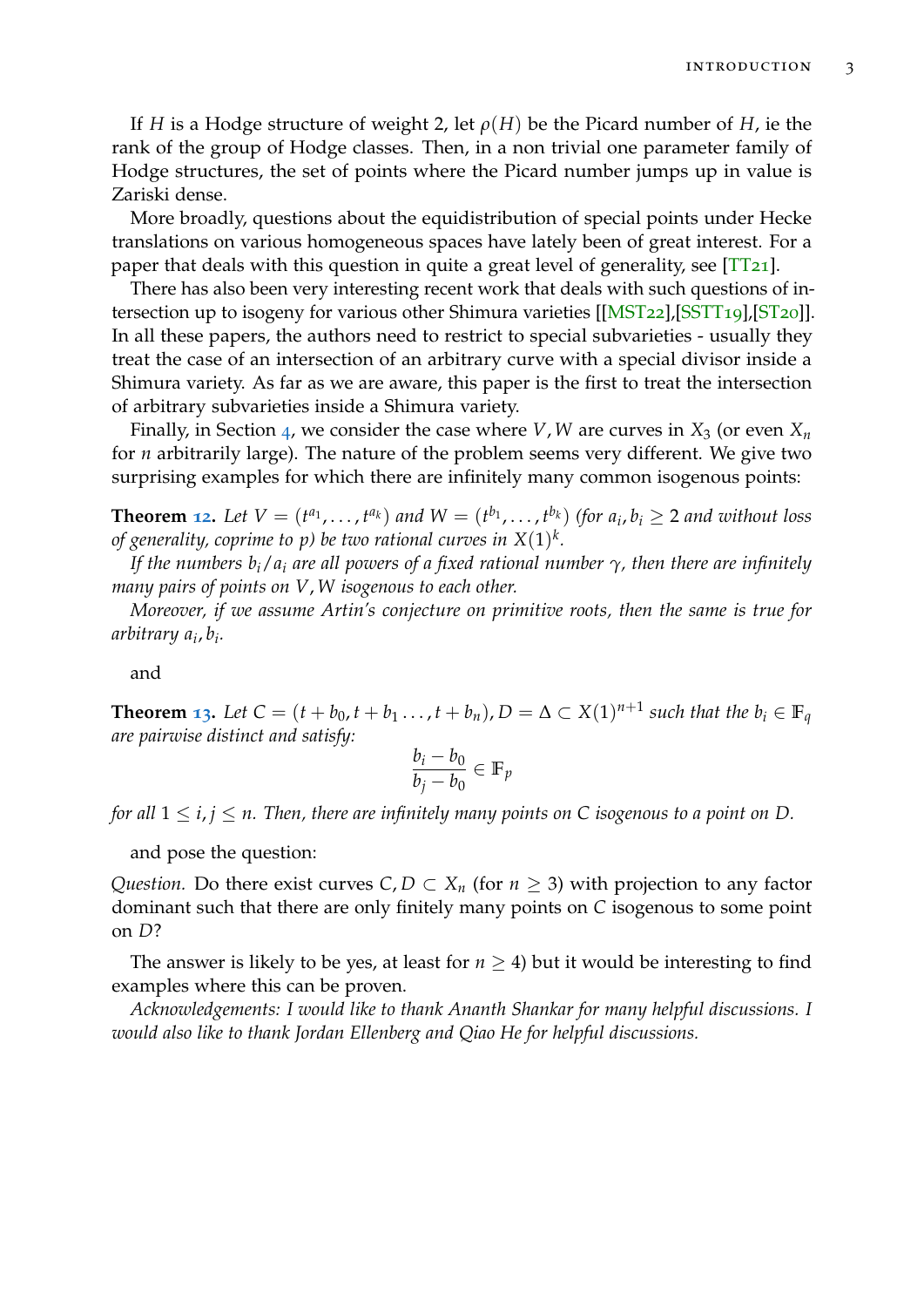#### <span id="page-3-0"></span>2 a statement of the main results

Let  $Z \subset X_2 = X(1)^2 \cong (\mathbb{P}^1)^2$  (with co-ordinates *t*,*s*) be a closed subscheme over *k* (a finite field, characteristic 0 field or a number ring). We will often identify the co-oridnates with the elliptic curves they parametrize. Consider:

$$
\mathscr{I}_2(Z,\Delta) = \{ z \in Z : t(z) \text{ is isogenous to } s(z) \},
$$

the subset of  $z \in Z$  where the two elliptic curves parametrized by *z* are isogenous. If we define:

 $\Gamma_n = \{(t,s) \in X_2 : t \text{ is isogenous to } s \text{ by an isogeny with cyclic kernel of order } n\},\$ 

then:

$$
\mathscr{I}_2(Z,\Delta)=\bigcup_{n\geq 1}\Gamma_n\cap Z
$$

and hence  $\mathcal{I}_2(Z,\Delta)$  is a (countable) union of closed subschemes of *Z* since the  $\Gamma_n$  are Hecke translates of the diagonal ∆ and are hence closed.

**Definition 1.** We say that *Z* is *good* if  $\mathcal{I}_2(Z, \Delta)$  is dense in *Z* (and *bad* otherwise).

We can use a result of Chai-Oort [\[CO](#page-11-5)<sub>06</sub>] to classify the good subschemes *Z* over  $k = \mathbb{F}_q$ .

<span id="page-3-1"></span>**Theorem 1.** [Chai-Oort] An irreducible  $Z \subset X_2/\mathbb{F}_q$  is good exactly in the following cases.

- *1.* dim(*Z*) = 0*. Z* = {*z*} *and*  $t(z)$  *is isogenous to s*(*z*)*.*
- *2.* dim(*Z*) = 1*. Z is not of the form*  $X_1 \times \{p\}$  *or*  $\{p\} \times X_1$  *for p a supersingular point.*
- 3*.* dim(*Z*) = 2*.*  $Z = X_2$ *.*

*Proof.* The dimension 0 case is trivial. In the dimension 2 case with  $Z = X_2$ , we have  $\Gamma_n \subset \mathcal{I}_2(Z,\Delta)$  and since the  $\Gamma_n$  are all distinct divisors, their closure is all of  $X_2$ .

When  $\dim(Z) = 1$ , Proposition 7.3 of [\[CO](#page-11-5)<sub>06</sub>] proves that *Z* is good when it is not of the form  $X_1 \times \{p\}$  or  $\{p\} \times X_1$  for *p* any point. When *Z* is of this form and *p* is ordinary, we see that *Z* is good since there are infinitely many Elliptic curves isogenous to an ordinary one.

Finally, if *Z* is of this form and *p* is ordinary, *Z* is not good since the only Elliptic curves isogenous to a supersingular one are the other supersingular curves and there are only finitely many such curves.  $\Box$ 

Similarly, over *k* a characteristic 0 field ( in particular a number field), one has:

<span id="page-3-2"></span>**Theorem 2.** An irreducible  $Z \subset X_2/k$  is good except when  $\dim Z = 0$  and  $t(z)$  is not *isogenous to s*(*z*)*.*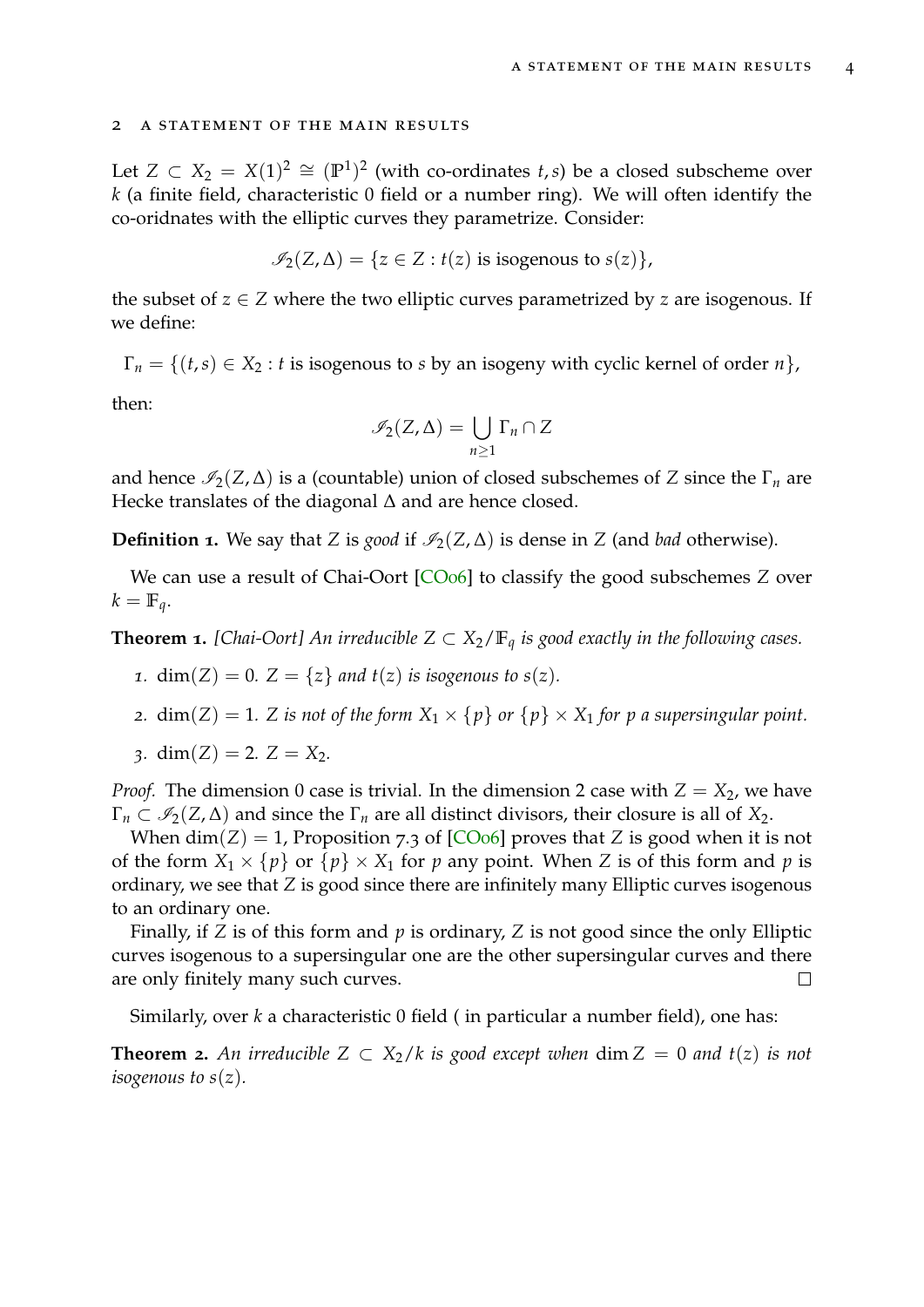The above statement follows from the analogous statement for the Noether-Lefschetz locus in a non trivial, one parameter variation of Hodge structures due independently to Green [[\[Voi](#page-12-0)02], Proposition 17.20] and Oguiso [\[Ogu](#page-11-0)03].

Finally, in the case of *k* a number ring, Francois Charles [\[Cha](#page-11-6)14] proves the following theorem:

<span id="page-4-1"></span>**Theorem 3.** *For any two elliptic curves E*1, *E*<sup>2</sup> *over a number ring k, there exist infinitely many primes*  $p \subset k$  *such that*  $E_1 \pmod{p}$  *is isogenous to*  $E_2 \pmod{p}$ *.* 

In this paper, we consider a higher dimensional version of the above questions. Let *V*, *W* ⊂ *X*<sub>*n*</sub> = *X*(1)<sup>*n*</sup> and define:

 $\mathscr{I}_V(W) = \{v \in V : \text{there exists } w \in W \text{ such that } v \text{ is isogenous to } w\} \subset V.$ 

*Question* 1*.* Suppose dim(*V*) + dim(*W*)  $\ge$  dim(*X<sub>n</sub>*). When is  $\mathcal{I}_V(W)$  dense in *V*?

As stated, the question might have a negative answer because the projections of *V*, *W* to a proper subset of the co-ordinates might have very low dimension.

The question might also have a negative answer because the projections of *V*, *W* to any of the *X*(1) factors might fail to have dense intersection (up to hecke translation).

We show that these are the only two obstructions. More precisely, let us consider the following set up:

Consider  $X_n^2$  with co-ordinates  $t_1, \ldots, t_n, s_1, \ldots, s_n$  and for any  $I = \{i_1, \ldots, i_k\} \subset$  $\{1, 2, \ldots, n\}$ , define the projection:

$$
\pi_I: X_n^2 \to X_I^2, P \to (t_{i_1}(P), \ldots, t_{i_k}(P), s_{i_1}(P), \ldots, s_{i_k}(P)).
$$

For  $J = \{1, 2, ..., n\} - I$ , we set  $\hat{\pi}_I = \pi_J$ . Let  $Y \subset X_n^2$  with the following properties:

- 1. Y has good projections. The image  $\pi_i(Y)$  is good for all  $i = 1, \ldots, n$ .
- 2. Y has enough dimension. The image  $\pi_I(Y)$  has (absolute) dimension at least |*I*| for all subsets *I* of  $\{1, \ldots, n\}$  with  $|I| \ge 2$ .

Then, if we let

$$
\Delta \subset X_n^2 = V(t_1 = s_1, \ldots, t_n = s_n) \cong X_n
$$

and

$$
\mathcal{I}_n(Y,\Delta) = \{x \in Y : t_i(x) \text{ is isogenous to } s_i(x) \text{ for all } i\} \subset Y
$$

we prove:

<span id="page-4-0"></span>**Theorem 4.** For *Y* satisfying the above properties,  $\mathscr{I}_n(Y, \Delta)$  is dense in *Y*.

*Remark* 1. It's clearly necessary that *Y* have good projections so that  $\mathcal{I}_n(Y, \Delta)$  is not contained in a proper closed subscheme of *Y*.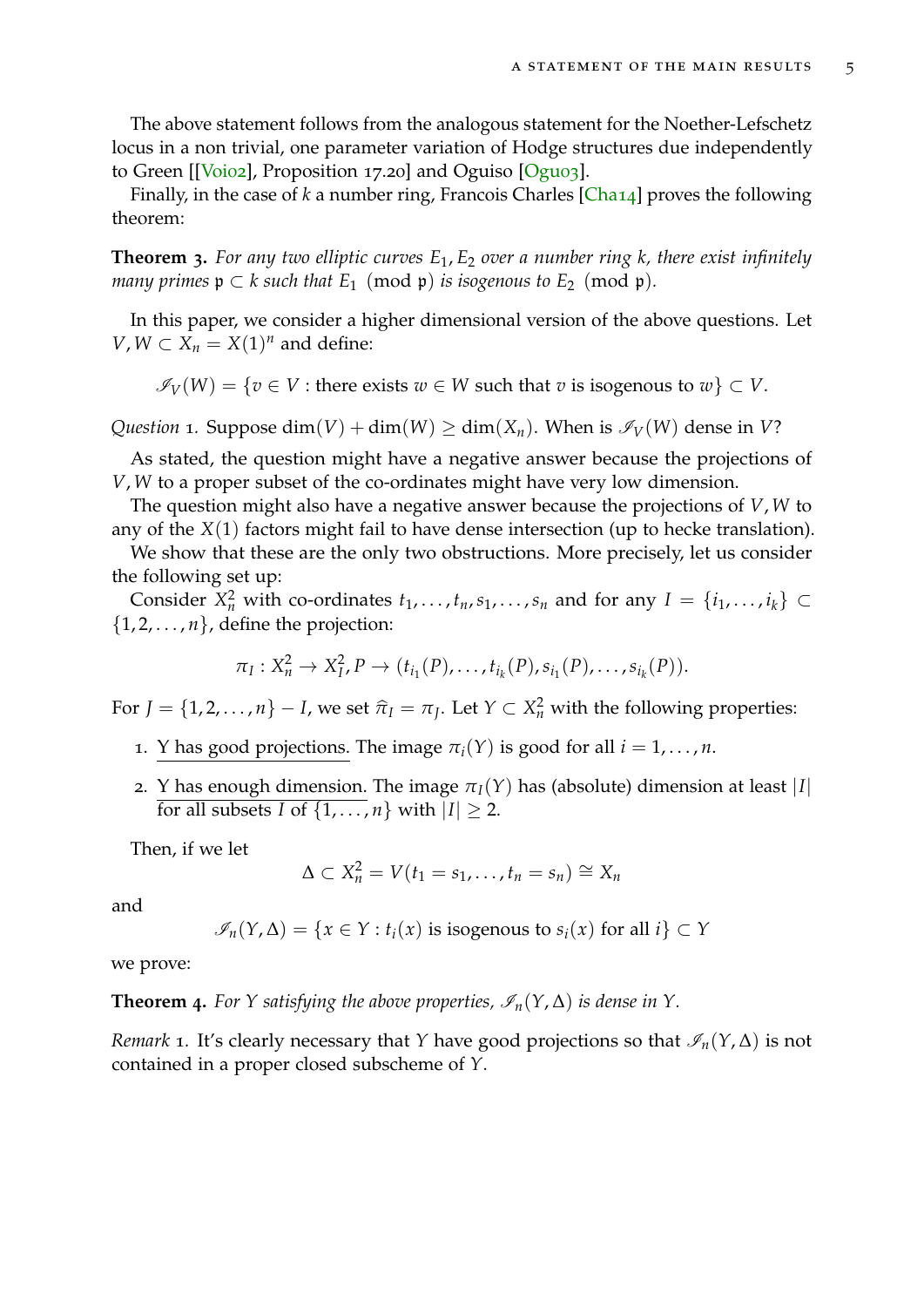*Remark* 2. Similarly, it's also necessary that  $\mathcal{I}_{|I|}(\pi_I(Y), \Delta)$  be dense in  $\pi_I(Y)$ . While we don't quite require this, we require the stronger (and easier to check condition) of *Y* having enough dimension so that we can argue inductively.

We prove Theorem  $\frac{4}{3}$  $\frac{4}{3}$  $\frac{4}{3}$  $\frac{4}{3}$  $\frac{4}{3}$  in Section 3. For the rest of this section, we assume this theorem and derive some consequences.

<span id="page-5-0"></span>**Corollary 5.** Let  $V, W \subset X_n$  be two finite type schemes over  $k$  (a finite field, number field or *number ring) such that for every*  $I \subset \{1,\ldots,n\}$  *and*  $\pi_I : X_n \to X_{|I|}$  *the projection onto the factors indexed by I, we have:*

$$
\dim(\pi_I(V)) + \dim(\pi_I(W)) \ge \dim X_{|I|}
$$

*(where dimension means absolute dimension in all cases) and moreover, πi*(*V*) *has a dense set of points isogenous to some point on*  $\pi_i(W)$  *for all i*  $\leq n$ *.* 

*Then, the set of points on V isogenous to some point on W is a dense subset.*

*Proof.* Take  $Y = V \times_k W \subset X_n \times_k X_n$  and apply Theorem [4](#page-4-0). In fact, we obtain a much stronger statement since Theorem [4](#page-4-0) also rules out possibilities such as most points on *V* being isogenous to a closed subscheme of *W*.  $\Box$ 

As a particular example, we have:

<span id="page-5-2"></span>**Corollary 6.** Suppose  $D \subset X_n$  has absolute dimension  $n - 1$  and  $C \subset X_n$  is a relative curve *over k* such that the projections  $\pi_i(D) \times \pi_i(C) \subset X_1^2$ 1 *have dense intersection with hecke translates of the diagonal.*

*Then, there are infinitely many points on C isogenous to a Zariski dense subset of points on D.*

*Proof.* For any  $I \subset \{1, ..., n\}$ ,  $\pi_I(D)$  has absolute dimension at least  $|I| - 1$ . Moreover, we can easily reduce to the case where  $\pi_i(C)$  is not a point for any  $i \leq n$ . Once we make this reduction,  $\pi_I(C)$  is a curve for all *I* and therefore:

$$
\dim(\pi_I(D)) + \dim(\pi_I(C)) = \dim X_{|I|}
$$

so that  $D \times C$  has enough dimension.  $D \times C$  has good projections by assumption and we can thus apply Theorem [4](#page-4-0).

<span id="page-5-1"></span>**Corollary 7.** *Suppose V* ⊂ *X<sup>n</sup> is a finite type scheme over k of absolute dimension d and let Z* ⊂ *V be the set of points*  $v \in V$  *such that*  $\{t_1(v), \ldots, t_n(v)\}$  *define at most*  $n - d$  *distinct isogeny classes. Then Z is dense in V.*

*Proof.* Pick an  $I \subset \{1, ..., n\}$  of size *d* such that  $W = \pi_I(V)$  has (absolute) dimension at least  $d-1$  and moreover,  $\pi_i(V)$  is not a point for any  $i \in I$ . Then, if we let  $C = (t, \ldots, t)$  be the small diagonal inside  $X_I$ , we see that  $\mathscr{I}_V(Z) \supset \pi_I^{-1}$  $I_I^{-1}(\mathscr{I}_W(C)).$ 

 $\Box$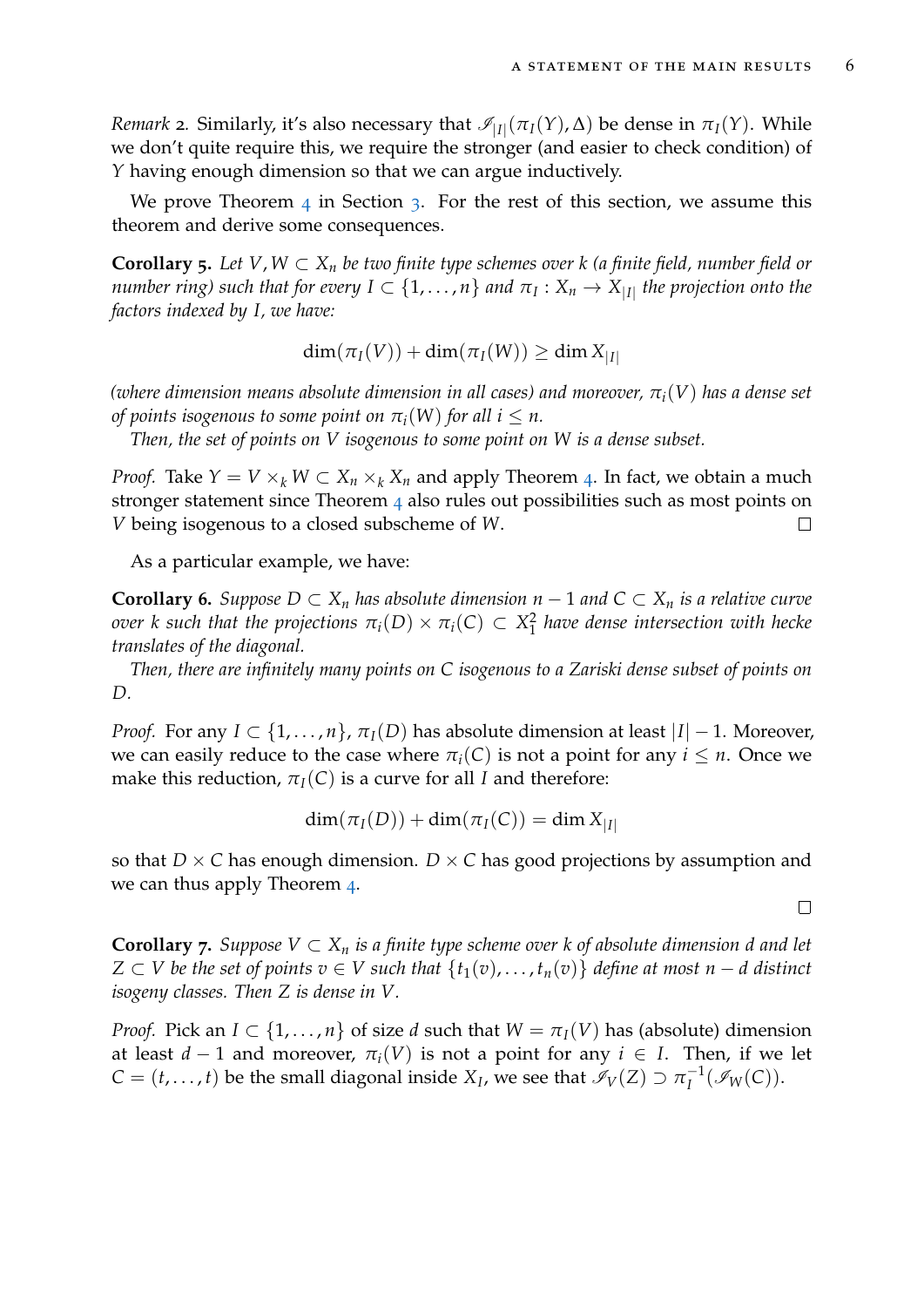Note that *C* is a relative curve over *k* and for any  $i \in I$ ,  $\pi_i(W)$  is of dimension at least 1 and therefore there each projection  $\pi_i(W) \times \pi_i(C) = X_i^2$  $\frac{2}{i}$  has dense intersection with the hecke correspondences.

By the previous corollary, this implies that  $I_W(C)$  is dense in *W* which completes the proof.  $\Box$ 

### <span id="page-6-0"></span>3 proving the main theorem.

In this section, we prove Theorem [4](#page-4-0) by an induction on the ambient dimension (*and restrict to k a field initially*). The base case of  $n = 1$  $n = 1$  is of course Theorem 1 (Chai-Oort) for *k* a finite field and Theorem [2](#page-3-2) for *k* characteristic 0. Our strategy will be to define infinitely many divisors

$$
\{D_1, D_2, \dots\} \subset Y
$$

such that  $\pi_1(D_i)$  is good and moreover, we can apply the inductive hypothesis to  $\hat{\pi}_1(D_k)$ . This will prove that  $\mathcal{I}_n(D_k, \Delta)$  is dense and thus,  $\mathcal{I}_n(Y, \Delta)$  will contain<br>infinitely means divisors D, and hance be equal to  $Y$ . We make an initial veduction infinitely many divisors  $D_k$  and hence be equal to *Y*. We make an initial reduction and assume that  $\dim(\pi_i(Y)) \geq 1$  for all  $i = 1, ..., n$ :

Suppose otherwise that dim  $\pi_1(Y) = 0$  and hence,  $\pi_1(Y)$  is a good point. This is the simplest case since  $t_1(y)$  is isogenous to  $s_1(y)$  for all *y*. We can simply replace *Y* by  $\hat{\pi}_1(Y) \cong Y$  and conclude by the inductive hypothesis.

To define  $D_k$ , we consider  $\pi_1(Y) \subset X_1^2$ 1 . By the assumption that *Y* has good projections,  $\pi_1(Y)$  is good. We have the following possibilities:

1. Suppose dim  $\pi_1(Y) = 1$ . Since this is a good curve, we can find infinitely many points  $E_1, E_2, \dots \in C$  such that  $t_1(E_k)$  is isogenous to  $s_1(E_k)$  (by an isogeny defined by  $\Gamma_{n_k}$ , say). Define:

$$
D_k = \pi_1^{-1}(E_k) \cap Y \subset Y.
$$

2. Suppose dim  $\pi_1(Y) = X_2$ . In this case, we take  $E_k = \Gamma_k$  and

$$
D_k = \pi_1^{-1}(E_k) \cap Y \subset Y.
$$

In both the cases above, it is clear that the  $D_k$  are pairwise disjoint since their projections along  $\pi_1$  are. We have chosen  $E_k$  in each case so that  $t_1(e)$  is isogenous to *s*<sub>1</sub>(*e*) for all *e* ∈ *E*<sub>*k*</sub></sub> ( and hence also for all *d* ∈ *D*<sub>*k*</sub>). It remains to show that  $F_k = \hat{\pi}_1(D_k)$  actiofies the inductive hypothesis satisfies the inductive hypothesis.

We prove that all but finitely many of the *F<sup>k</sup>* have good projections by using that *Y* has good projections.

**Lemma 8.** For all but finitely many  $F_k$  and  $i = 2, \ldots, n$ ,  $\pi_i(F_k) = \pi_i(D_k) \subset X_2$  is good.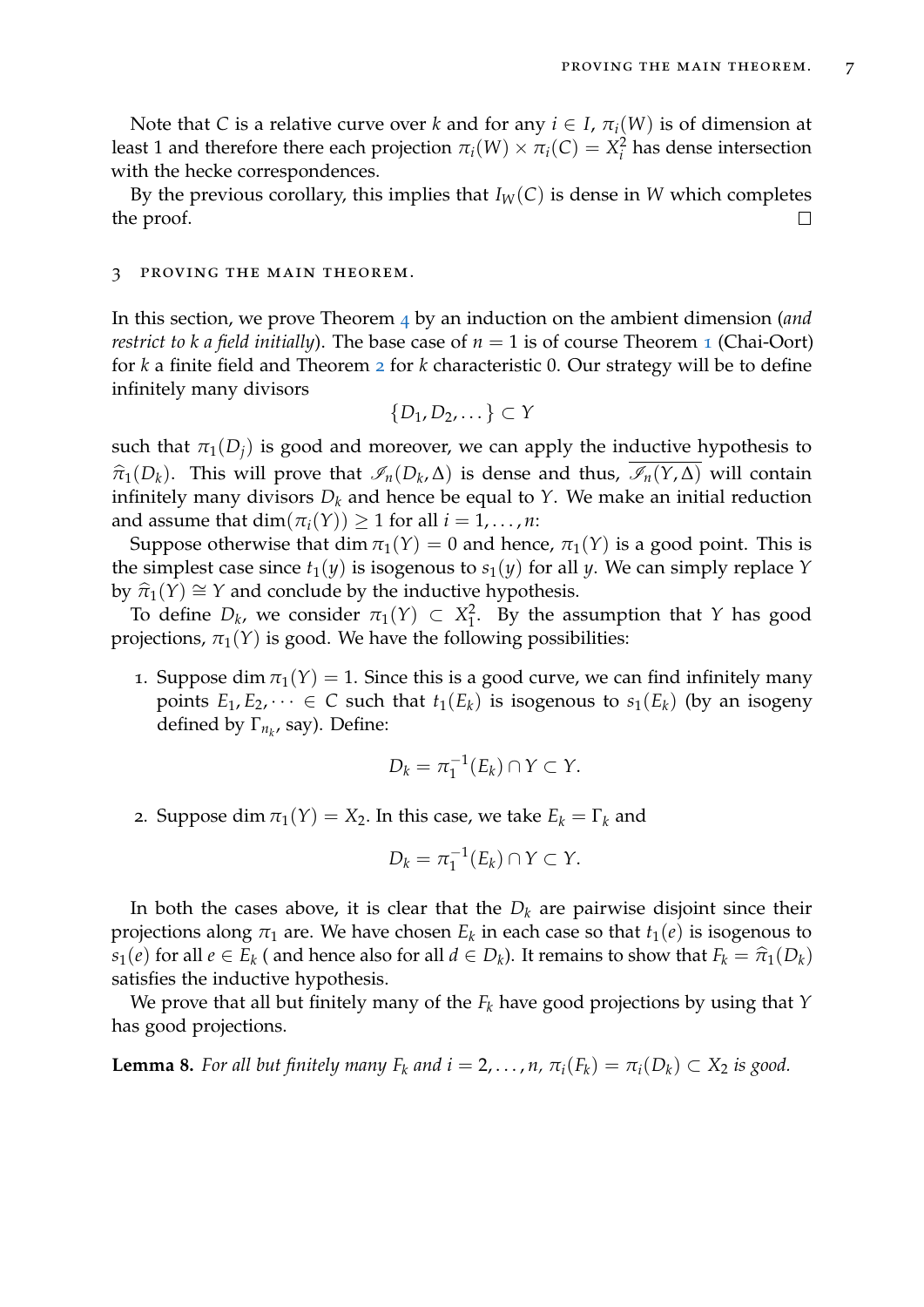$\Box$ 

*Proof.* Note that there are only finitely many curves in *X* 2  $\frac{2}{1}$  that are not good, corresponding to  $X_1 \times \{p\}$  or  $\{p\} \times X_1$  with *p* supersingular in the positive characteristic case (and none in characteristic 0). Therefore, if  $\pi_i(Y) = X_1^2$  $\frac{2}{1}$ , there will be at most finitely many divisors that get contracted to a point and finitely many other divisors that get contracted to the bad curves described above. We can simply exclude the finitely many  $F_k$  that are in this set, the image of any other  $F_k$  will be a good curve.

Suppose now that  $\pi_i(Y)$  is a curve and let *K* be the set of  $k \in \mathbb{N}$  such that  $\pi_i(F_k)$  is a bad point. We would like to show that this is a finite set. Assume for contradiction that *K* is infinite. We first show that  $\pi_1(Y)$  is also a curve in this case. Suppose not.

Since  $\pi_i(Y)$  is a good curve, it contains infinitely many good points  $p_1, p_2, \ldots$ . Let  $Z_\ell = \pi_1^{-1}$  $T_1^{-1}(p_\ell) \subset Y$ . The  $Z_\ell$  cannot intersect any of the  $D_k$  for  $k \in K$ . Therefore,  $\pi_1(Z_\ell)$ is a closed subscheme of  $\pi_1(Y)$  that avoids the divisor  $E_k = \Gamma_k$ . In the Picard group Γ*<sup>k</sup>* has class (*φ*(*k*), *φ*(*k*)) and is an ample divisor, therefore it intersects every effective divisor non trivially. This forces  $\pi_1(Z_\ell)$  to be a point for all the  $\ell$  and since  $\pi_1$  contracts infinitely many divisors  $(Z_\ell)$  to a point, the image  $\pi_1(Y)$  has to be a curve.

In particular, since  $\pi_1(Y)$  is a curve,  $E_k \in X_1^2$  $\frac{1}{1}$  is a point for all *k*. Now, consider the map  $\pi_{12}: Y \to \pi_1(Y) \times \pi_2(Y)$ . The divisors  $D_k$  for  $k \in K$  get contracted to the point *E*<sub>*k*</sub> along  $\pi_1$ . Therefore,  $\pi_{12}$  contracts  $D_k$  for all  $k \in K$  and by assumption this is an infinite set. Therefore,  $\pi_{12}(Y)$  is a curve and has dimension  $1 < 2$ . This contradicts our assumption that *Y* has enough dimension with  $I = \{1, i\}.$ 

Next, we show that the  $F_k$  have enough dimension. We first prove that  $dim(\pi_I(D_k))$ is large where  $I = \{2, 3, ..., n\}.$ 

**Lemma 9.** *For*  $I = \{2, 3, ..., n\}$  *and almost all k:* 

$$
\dim(\pi_I(D_k)) = \dim(Y) - 1 \geq n - 1.
$$

*Proof.* The proof breaks up into two cases. Suppose first that  $\pi$ <sup>*I*</sup> has generic fibers of dimension 0.

In this case, there will be some proper closed locus on *Y* such that the fiber dimension of *Y* is at least 1. We exclude the finitely many *D<sup>k</sup>* contained in this closed locus. For any other  $D_k$ , the generic fiber dimension along  $\pi_I$  will be 0 and hence:

$$
\dim(\pi_I(D_k)) = \dim(D_k) = \dim(Y) - 1.
$$

Next, suppose that  $\pi$ <sup>*I*</sup> has generic fibers of dimension 1. Once again, there will be some proper closed locus on  $\pi_I(Y)$  for which the fiber dimension is at least 2. We exclude the finitely many  $D_k$  mapping into this closed locus. For any other  $Q \in \pi_I(Y)$ , the fiber will be a curve  $C_Q$  that maps injectively to  $X_1^2$  $T_1^2$  along  $\pi_1$ . Then,  $\Gamma_d \subset X_1^2$  $\frac{2}{1}$  is an ample divisor in  $\pi_1(Y)$  and hence intersects  $\pi_1(C_Q)$  non trivially. In other words,  $Q \in \pi_I(D_k)$  for a generic point *Q* and hence:

$$
\dim(\pi_I(D_k)) = \dim(\pi_I(Y)) = \dim(Y) - 1.
$$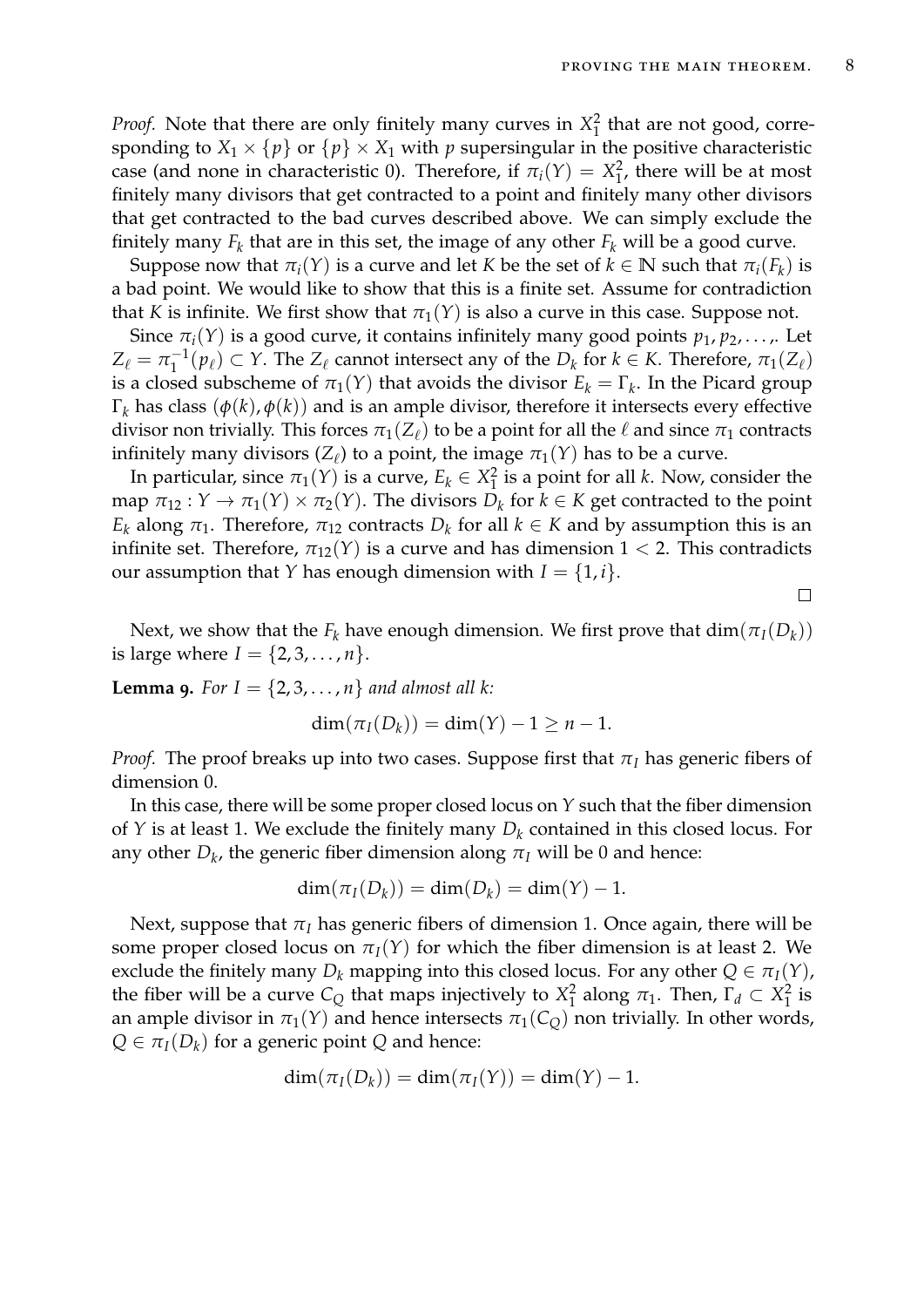Now, we apply the lemma to prove that the *F<sup>k</sup>* have enough dimension along arbitrary projections.

**Lemma 10.** For all but finitely many  $F_k$  and  $I \subset \{2, ..., n\}$  with  $|I| \geq 2$ , we have:

$$
\dim(\pi_I(F_k))\geq |I|.
$$

*Proof.* Let  $J = \{1\} \cup I$  and let us decompose the projection  $\pi_I$  as  $\pi_I \circ \pi_J$ . By the assumption that *Y* has enough dimension along projections, dim  $\pi_I(Y) \geq |J| = |I| + 1$ . Moreover,  $\pi_J(D_k)$  is a divisor on  $\pi_J(Y)$  since we can define  $\pi_J(D_k)$  as  $\pi_{1,I}^{-1}$  $\int_{1,J}^{-1}(E_k)$  for:

$$
\pi_{1,J} : \pi_J(Y) \to X_1^2, y \to (t_1(y), s_1(y)).
$$

In particular, we can compute  $\pi_I(D_k)$  as  $\pi_I(\pi_I(D_k))$  and applying the previous lemma with  $\pi_J(Y)$ ,  $\pi_J(D_k)$  playing the role of  $Y$ ,  $D_k$  respectively, we see that:

$$
\dim(\pi_I(F_k)) = \dim(\pi_I(D_k)) = \dim(\pi_J(Y)) - 1 \ge |J| - 1 = |I|.
$$

We have thus shown that all but finitely many of the  $F_k$  satisfy the inductive hypothesis which completes the proof as discussed before.

 $\Box$ 

Finally, we prove the theorem in the case of *k* a number ring using Theorem [3](#page-4-1). In fact, the reduction is very quick.

**Theorem 11.** Suppose we have a closed subscheme  $Y \subset X(1)^n \times X(1)^n$  over  $\mathcal{O}_k$  a number *ring such that*

$$
\dim(\pi_I(Y)) + |I| + 1 \ge \dim(X_{|I|})
$$

*(where dimension means absolute dimension as usual) and moreover, for each*  $i \leq n$ ,  $\pi_i(Y)$  has *infinitely many points that isogenous to a point on the diagonal* ∆*.*

*Then, there exist infinitely many points on Y that are isogenous to a point on* ∆*.*

*Proof.* We will prove the statement by induction as usual. The base case will be Theorem [3](#page-4-1). The strategy will be to first localize at the generic point of  $\mathcal{O}_k$  and forget a co-ordinate so that we are reduced to the previous case and then use Charles' result in Theorem [3](#page-4-1) to conclude for the final co-ordinate:

Let  $Y_k \subset X(1)^n \times X(1)^n$  be the localization of *Y* at the generic point of  $\mathcal{O}_k$ . Note that it has dimension  $n - 1$ . Let us consider the projections:

$$
p_i = \hat{\pi}_{\{i,\dots,n\}} : X(1)^n \times X(1)^n \to X(1)^{n-i+1} \times X(1)^{n-i+1}
$$

for  $i = 1, ..., n$  and we pick the smallest *i* so that  $dim(p_i(Y_k)) = n - i + 1$  (and  $i = n$ if this never happens).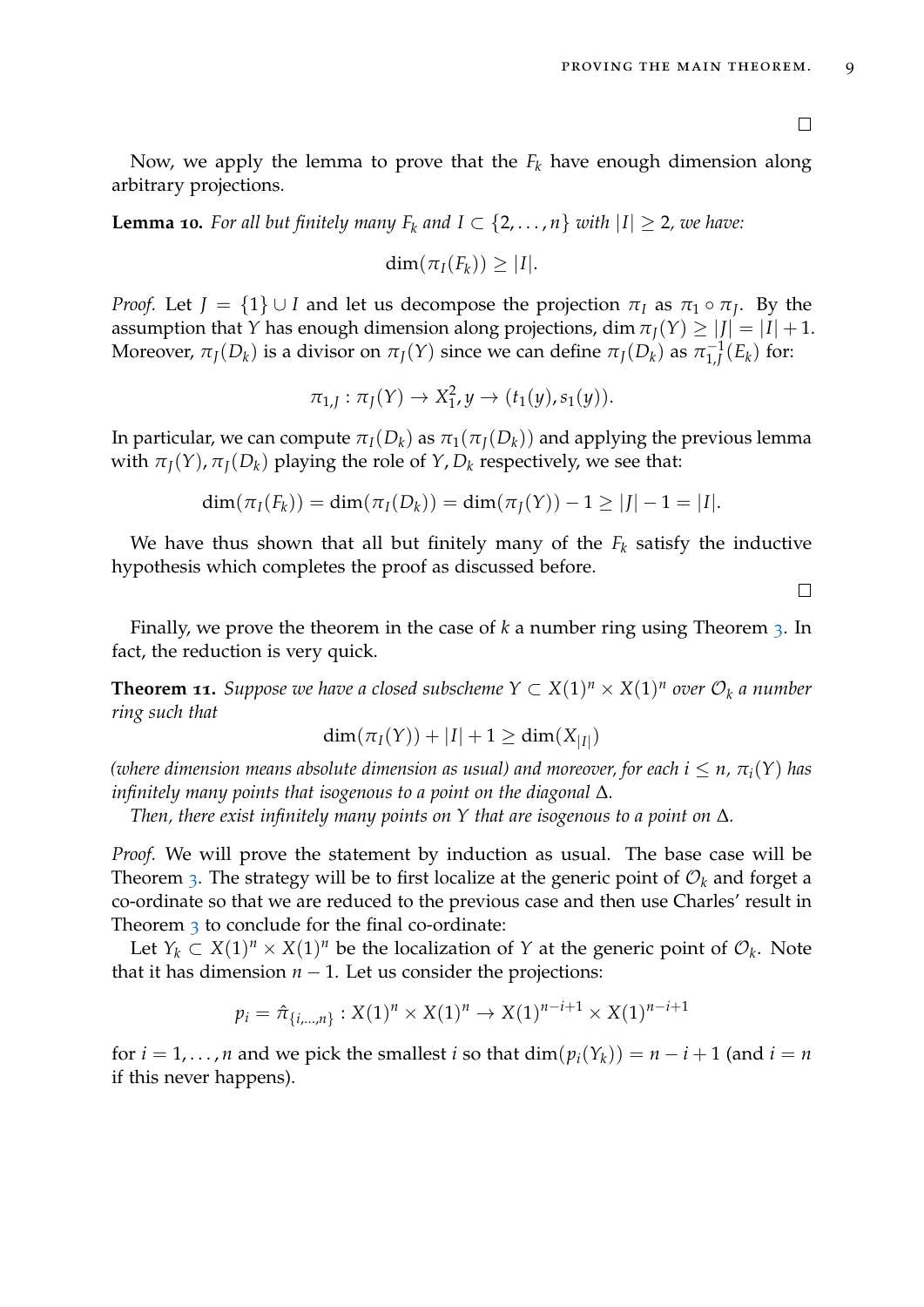In the first case, the fiber of  $p_i$  over a generic point  $y \in p_i(Y)$  has *k*-dimension *i* − 2 and is contained in  $X(1)^{i-1} \times X(1)^{i-1}$ . By spreading out over  $\mathcal{O}_k$ , each fiber is a scheme of absolute dimension  $i-1$  over an open of  $\mathcal{O}_k$  inside  $X(1)^{i-1} \times X(1)^{i-1}$  and we conclude by the inductive hypothesis.

In the second case,  $p_n(Y)$  is a point and therefore, the projection  $\pi_{\{1,...,n-1\}}(Y)$  on to the first  $n - 1$  co-ordinates has dimension  $n - 1$  and by the inductive hypothesis, there is a dense set of points in  $\pi_{\{1,...,n-1\}}(Y)$  that are isogenous to a point on Δ. For each of these points, we can spread out to a point in  $X(1)^2$  over  $\mathcal{O}_k$  using the  $s_n$ ,  $t_n$ co-ordinates and conclude by Theorem [3](#page-4-1).

 $\Box$ 

#### <span id="page-9-0"></span>UNLIKELY INTERSECTIONS IN LOW DIMENSIONS.

As we remarked before, Theorem  $\frac{4}{1}$  $\frac{4}{1}$  $\frac{4}{1}$  is the best one can do without solving the following harder problem:

*Question* 2. Suppose *V*,  $W \subset X_n$  such that  $\dim(V) + \dim(W) < n$ . What can we say about  $\mathcal{I}_V(W)$  ⊂ *V*? When is it dense?

Over  $k = \mathbb{C}$ , we see that  $\mathcal{I}_V(W)$  is in fact generically empty in the above setting for measure theoretic reasons. In the number field setting, the above is impossible if one of *V*, *W* is special by the Andre-Oort (or Zilber-Pink) conjecture (see [\[HP](#page-11-7)16]).

*We therefore restrict henceforth to the case of*  $k = \mathbb{F}_q$  *a finite field.* The positive examples seem to have a very arithmetic flavour:

<span id="page-9-1"></span>**Theorem 12.** Let  $V = (t^{a_1},...,t^{a_k})$  and  $W = (t^{b_1},...,t^{b_k})$  (for  $a_i, b_i \ge 2$  and without loss *of generality, coprime to p) be two rational curves in X*(1) *k .*

*If the numbers*  $b_i/a_i$  *are all powers of a fixed rational number*  $\gamma$ *, then*  $\mathcal{I}_V(W)$  *is an infinite set.*

*Moreover, if we assume Artin's conjecture on primitive roots, then*  $\mathcal{I}_V(W)$  *is infinite for general a<sup>i</sup>* , *bi .*

*Proof.* We will restrict ourselves to isogenies of degree  $p^n$ . For  $t \in \overline{\mathbb{F}}_p$ , to say that  $(t^{a_1},..., t^{a_k})$  is isogenous to  $(t^{b_1},..., t^{b_k})$  through the Frobenius on the co-ordinates is equivalent to the existence of  $n_1, \ldots, n_k \in \mathbb{N}$  such that

$$
t^{a_i p^{n_i}} = t^{b_i} \iff t^{a_i p^{n_i} - b_i} = 1.
$$

Suppose *t* has multiplicative order  $\lambda$ . Then the above is equivalent to requiring that:

$$
a_i/b_i \equiv p^{n_i} \pmod{\lambda}.
$$

Said another way, we are interested in  $\lambda$  such that  $a_i/b_i$  lie in the subgroup of  $(\mathbb{Z}/\lambda\mathbb{Z})^{\times}$ generated by *p*. Recall Artin's conjecture which guarantees us that for any prime *p*,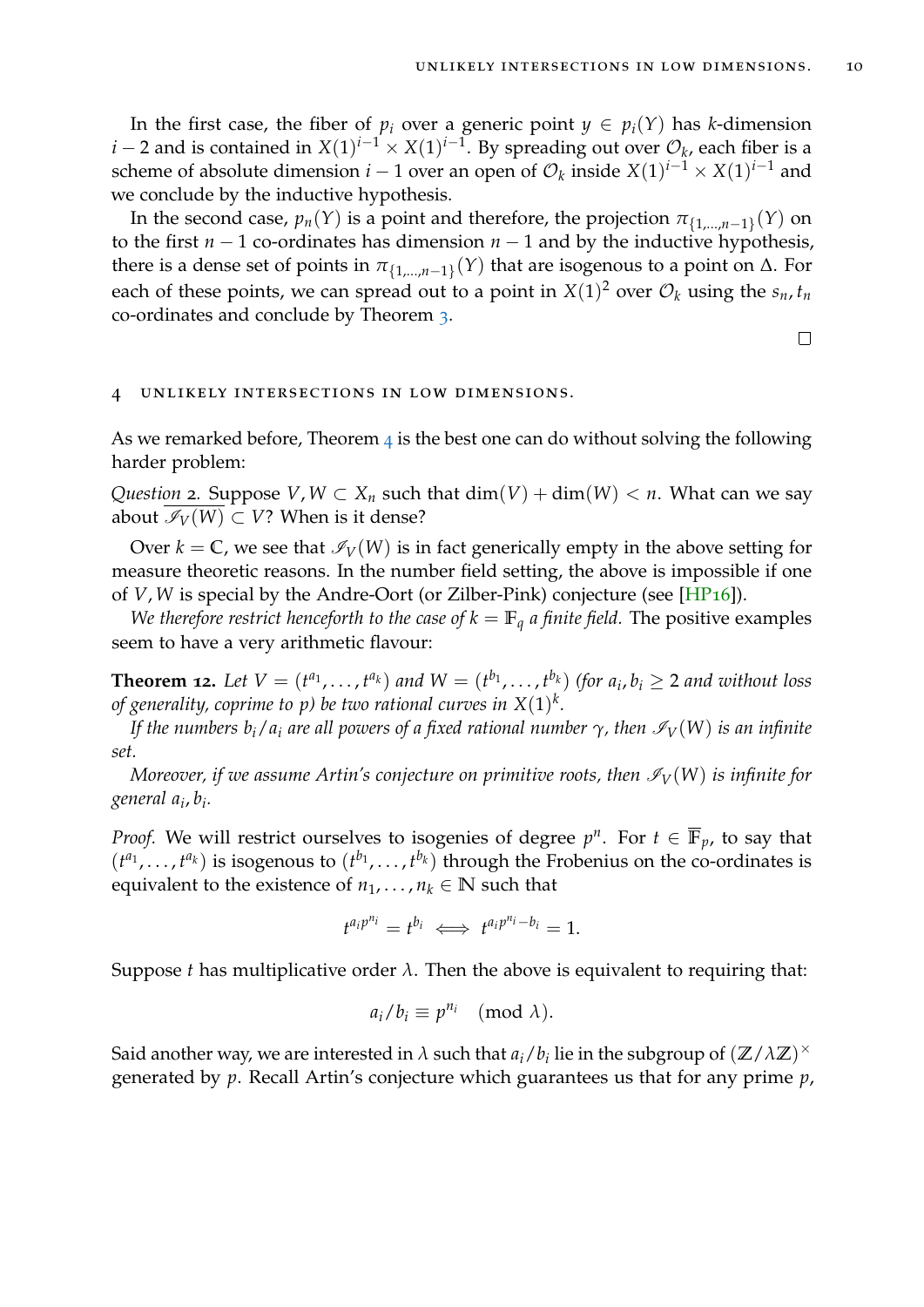there exist infinitely many primes *k* such that *p* is a primitive generator (mod  $\lambda$ ). For all such  $\lambda$ ,  $a$ ,  $b$  are certainly powers of  $p \pmod{\lambda}$  and moreover, we can find a  $\lambda$  root of unity in  $\mathbb{F}_p$  as long as  $\lambda$  is coprime to  $p$ .

In the case where  $b_i/a_i = \gamma^{d_i}$  for some  $\gamma$  (and all *i*), it is sufficient to require that *γ* is in the subgroup generated by *p* (mod *λ*). We can obtain such *λ* by considering the divisors of  $p^m - \gamma$  as  $m \to \infty$  and noting that since  $|p^n a - 1| \to \infty$ , the number of distinct divisors also necessarily has to go to infinity.

*Remark* 3*.* We note the striking fact that *V* and *W* are curves independent of the dimension *k*. That is, we have found two curves contained in a space of arbitrarily high dimension that have infinitely many common isogenous points.

We give another positive example of a similar flavour.

<span id="page-10-0"></span>**Theorem 13.** Let  $C = (t + b_0, t + b_1, \ldots, t + b_n), \Delta = (s, \ldots, s)$  ⊂  $X(1)^{n+1}$  such that the  $b_i \in \mathbb{F}_q$  are pairwise distinct and satisfy:

$$
\frac{b_i - b_0}{b_j - b_0} \in \mathbb{F}_p
$$

*for all*  $1 \le i, j \le n$ . Then, there are infinitely many points on C isogenous to a point on  $\Delta$ *.* 

*Remark* 4. We note that the constraints on the  $b_i$  linearly constrain the largest possible *n* in terms of *p*.

*Proof.* We are required to find  $t \in \overline{\mathbb{F}}_q$  and  $u_1, \ldots, u_n \in \mathbb{N}$  such that:

$$
t + b_0 = t^{q^{u_1}} + b_1 = \cdots = t^{q^{u_n}} + b_n
$$

or equivalently, for all  $i \geq 1$ :

$$
t^{q^{u_i}} = t + b_i - b_0
$$

Let  $d \in \mathbb{N}_{>0}$ ,  $\lambda = b_1 - b_0$  and  $s \in \overline{\mathbb{F}}_q$  be a solution to:

$$
s^{q^d}=s+\lambda.
$$

By assumption, we have:

$$
\frac{b_i - b_0}{b_1 - b_0} \in \mathbb{F}_p
$$

and we define  $u_i'$ *i* to be any positive integer that reduces to the above fraction. Then, if we let  $u_i = du'_i$  we have:

$$
s^{q^{u_i}} = s + u'_i \lambda = s + b_i - b_0
$$

and therefore, such a *s* provides an example of a solution to the simultaneous equations in *t* we started off with.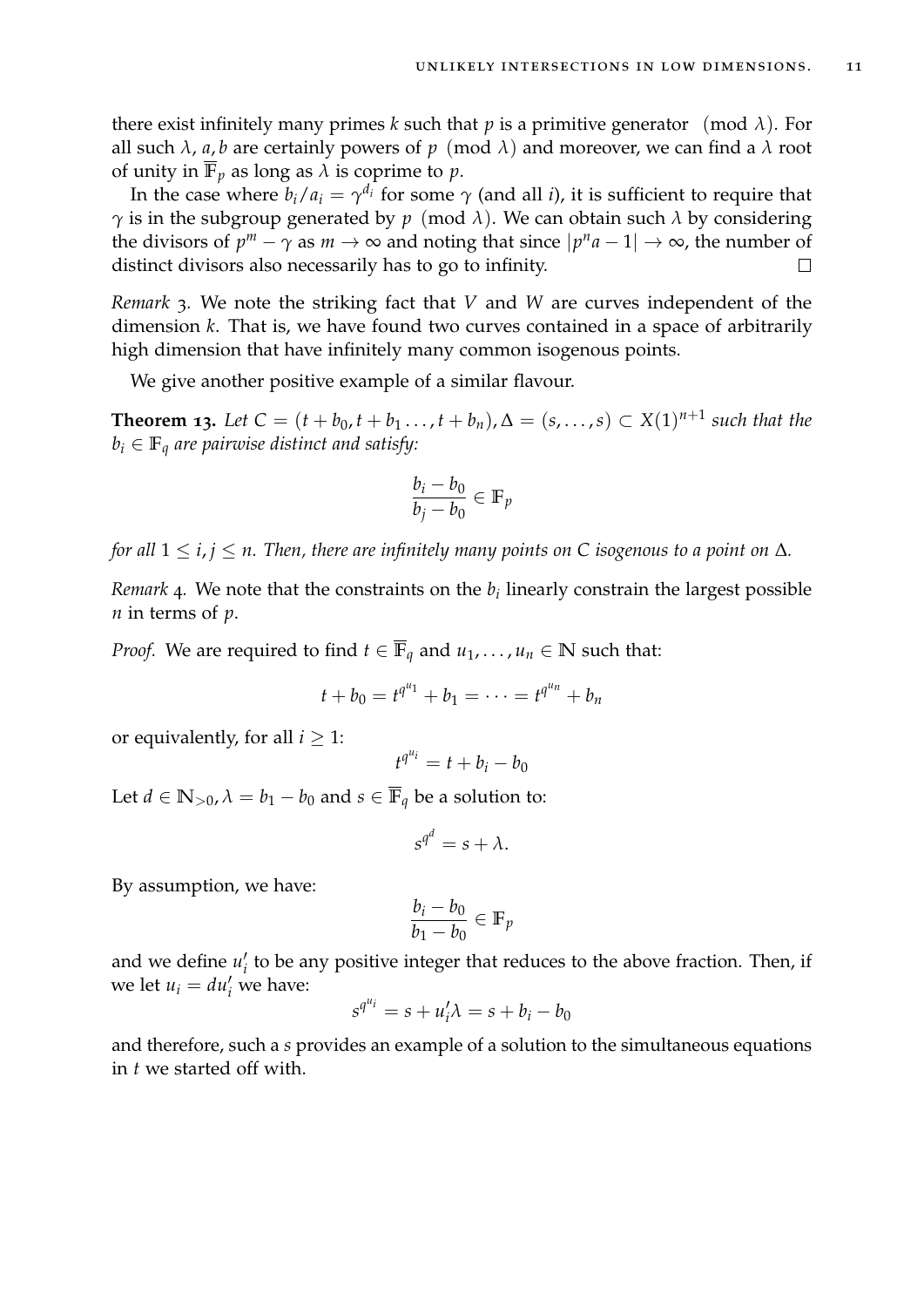$\Box$ 

Finally, we note that any  $s$  such that  $s^{q^d} = s + \lambda$  belongs to  $\mathbb{F}_{q^{pd}} - \mathbb{F}_{q^d}$  since  $s$  has an orbit of size  $p$  under the Frobenius  $x \to x^{q^d}$ . Therefore, if we let  $d = p, p^2, \ldots$  range over the powers of *p*, the resulting *s* will all be pairwise distinct thus proving that there exist infinitely many  $t \in \mathbb{F}_q$  that give rise to a point on *C* isogenous to a point on *D*.

The low dimension case seems hard enough that even the simplest example would be very interesting.

*Question* 3*.* Do there exist curves *C*, *D*  $\subset$  *X*<sub>*n*</sub> (for *n*  $\ge$  3) with projection to any factor dominant such that there are only finitely many points on *C* isogenous to some point on *D*?

The answer is likely to be yes, at least for  $n \geq 4$ ) but it would be interesting to find examples where this can be proven.

## **REFERENCES**

- <span id="page-11-6"></span>[Cha14] François Charles. Frobenius distribution for pairs of elliptic curves and exceptional isogenies. *arXiv preprint arXiv:1411.2914*, 2014.
- <span id="page-11-5"></span>[CO06] Ching-Li Chai and Frans Oort. Hypersymmetric abelian varieties. *Pure and Applied Mathematics Quarterly*, 2(1):1–27, 2006.
- <span id="page-11-7"></span>[HP16] Philipp Habegger and Jonathan Pila. O-minimality and certain atypical intersections. In *Annales scientifiques de l'ENS*, volume 49. Société Mathématique de France, 2016.
- <span id="page-11-2"></span>[MST22] Davesh Maulik, Ananth N Shankar, and Yunqing Tang. Picard ranks of k3 surfaces over function fields and the hecke orbit conjecture. *Inventiones mathematicae*, pages 1–69, 2022.
- <span id="page-11-0"></span>[Ogu03] Keiji Oguiso. Local families of k3 surfaces and applications. *Journal of Algebraic Geometry*, 12(3):405–433, 2003.
- <span id="page-11-3"></span>[SSTT19] Ananth N Shankar, Arul Shankar, Yunqing Tang, and Salim Tayou. Exceptional jumps of picard ranks of reductions of k3 surfaces over number fields. *arXiv preprint arXiv:1909.07473*, 2019.
- <span id="page-11-4"></span>[ST20] Ananth N Shankar and Yunqing Tang. Exceptional splitting of reductions of abelian surfaces. *Duke Mathematical Journal*, 169(3):397–434, 2020.
- <span id="page-11-1"></span>[TT21] Salim Tayou and Nicolas Tholozan. Equidistribution of hodge loci ii. *arXiv preprint arXiv:2103.15717*, 2021.